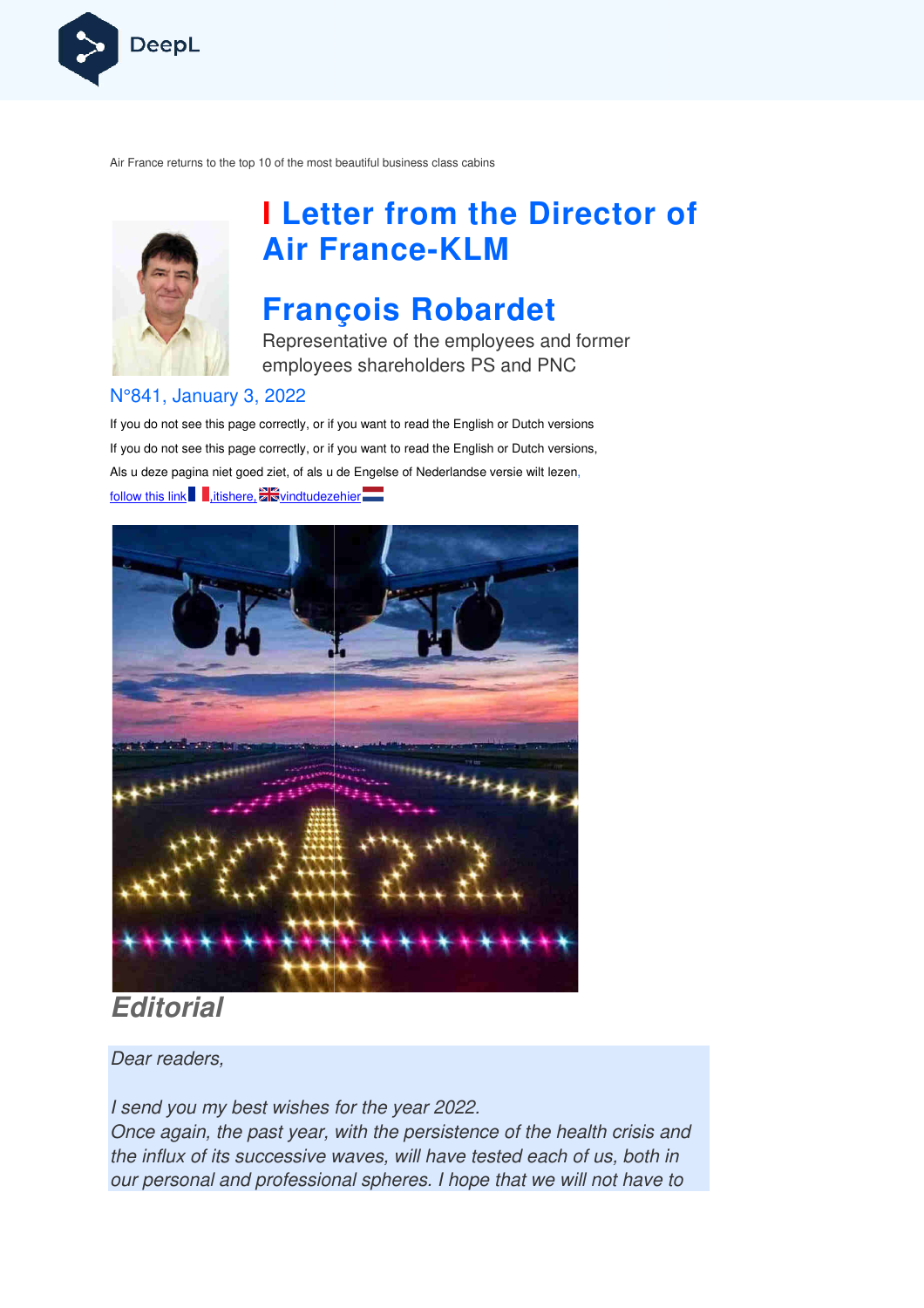make the same observation in a year's time.

Allow me to thank you for your loyalty and support. Take good care of yourself and your loved ones. Good reading to all. **François** 

## **Monday's Press Review**

#### **> Air France returns to the top 10 of the most beautiful business class cabins**

(source BFMTV) January 3 - As every year, Skytrax publishes the ranking of the world's airlines through various criteria such as safety or hygiene measures against covid.

At the end of 2021, **the ranking of the most beautiful business class cabins was made public**. Remember that all the awards are based on more than 13 million surveys.

Unsurprisingly, the Gulf and Asian airlines hold almost all of the top 10 places in this ranking. But this year, **Air France has made a strong comeback by climbing to 10th place. This is a position that the operator has not reached since 1999.** 

**It is the only European airline to be found at the top of the ranking**. Virgin Atlantic is ranked 12th, ahead of British Airways and Lufthansa in 13th and 14th place.

- 1 Qatar Airways2
- Singapore Airlines3
- All Nippon Airlines4
- Emirates5
- EVA Air6
- Qantas Airlines7
- Etihad Airways8
- Hainan Airlines9
- Cathay Pacific Airways10
- Air France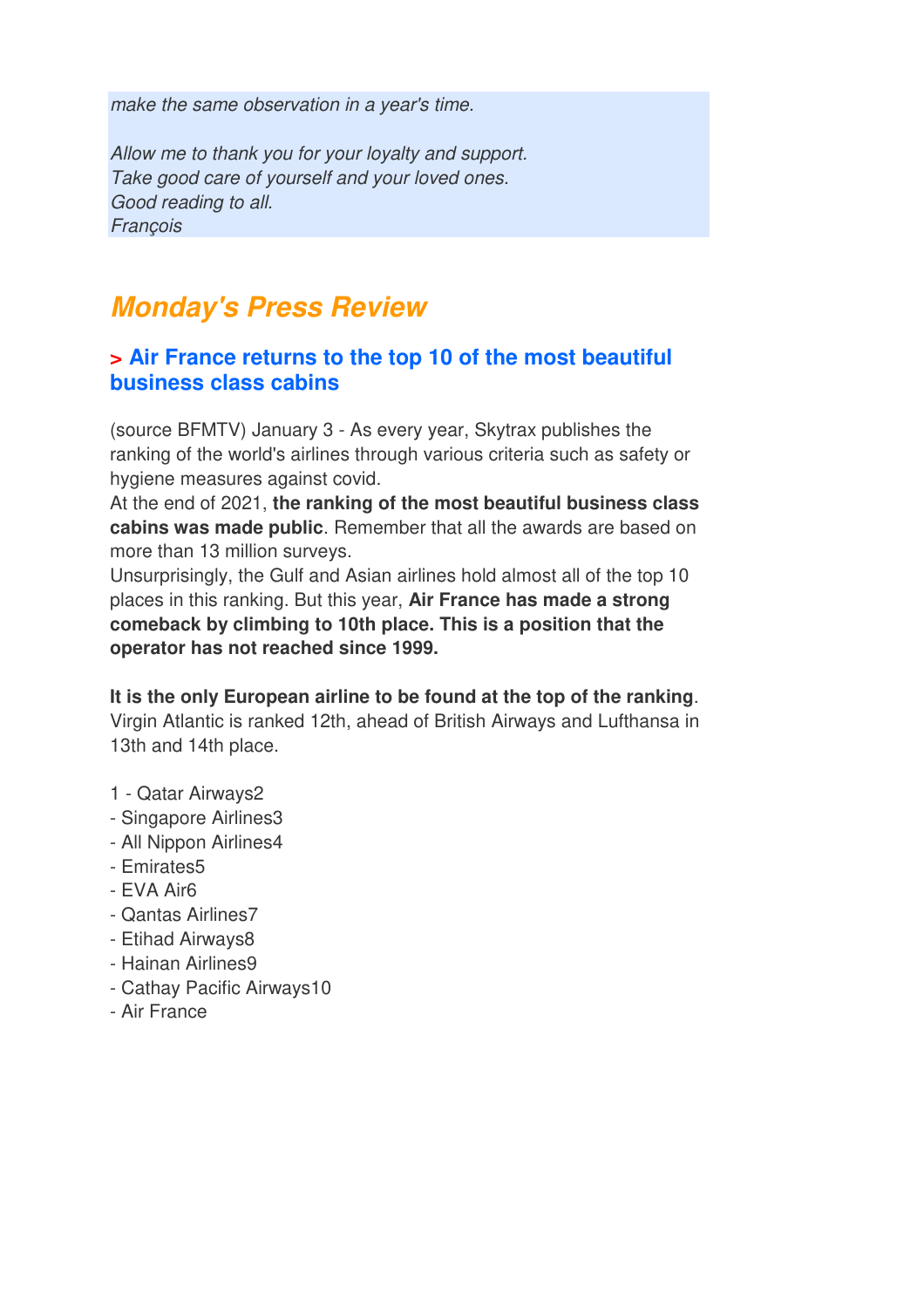

**My comment:** For several years, Air France has implemented a program to improve its cabins called Best, which is bearing fruit.

It aimed in particular to equip the business cabins with a new seat. This seat was developed around the 3 "F" concept: "Full flat", the seat becomes a horizontal bed, "Full access", direct access to the aisle, and "Full privacy", preserved space.

At the end of 2018, 51 long-haul aircraft had such a seat. That's half of the Air France long-haul fleet of 106 wide-body aircraft (excluding cargo).

Gradually, other aircraft have been equipped with these seats, including the B777 COI and the new A350s.

### **> The safest airline in the world remains Emirates**

**(source Trends Tendances) January 3 - Emirates** has again been ranked as the world's safest airline by the Jet Airliner Crash Data Evaluation Centre (JACDEC), reports the dpa news agency. The leading operator of the Airbus A380 - the largest passenger aircraft - has once again defended its rank in the survey of 25 airlines conducted by the Hamburg-based center.

With a risk index of 95.05%, **Emirates ranks ahead of its nearest rival, KLM (93.31%),** followed by JetBlue (91.61%), Delta (91.55%) and easyJet (91.28%).

For the first time, JACDEC also published regional indexes. **In Europe, KLM (93.31%) is in first place, ahead of Finnair (93.16%), Air Europa (93.12%), Transavia Netherlands (92.83%),** easyJet (91.28%) and Norwegian (90.95%).

(...)

**My comment:** Congratulations to KLM and Transavia Netherlands who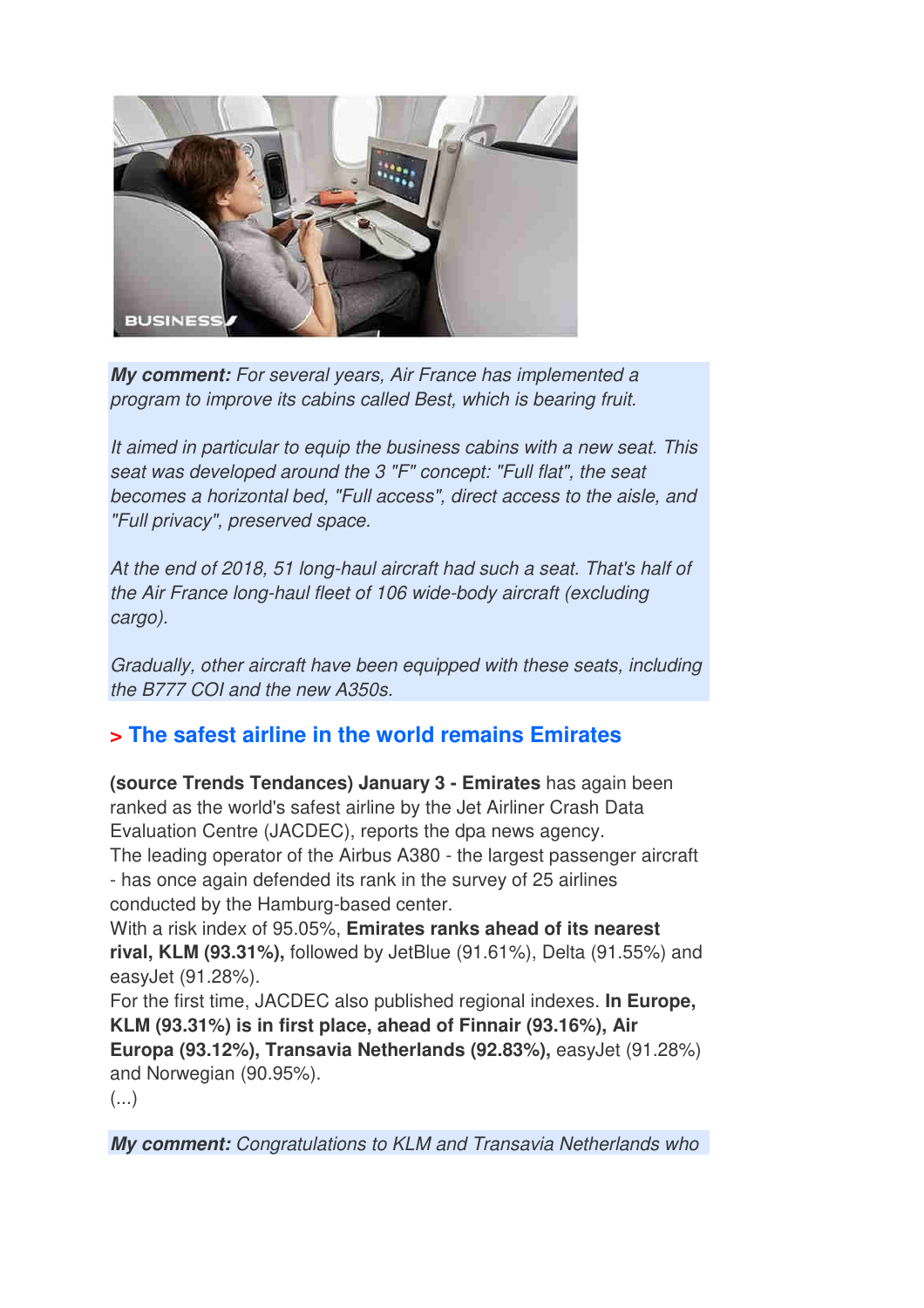### **> Lufthansa: 18,000 flights almost empty to keep its slots**

(source Air Journal) January 1 - **Lufthansa has announced that it will be forced to operate 18,000 "useless" flights almost empty this winter**.

 $(\ldots)$ 

If **the German company has already cancelled 33,000 flights** - 10% of its winter schedule - it will maintain 18,000 low-frequency flights at all costs, even if they are empty, **otherwise European rules could cause it to lose its airport slots.** 

(...)

The European Union (EU) requires airlines to operate on 80% of their slots - the slots reserved for them to take off and land. Airlines that fail to do so could lose these famous take-off and landing rights. Because of the environmental cost of these empty flights, this regulation had been suspended in March 2020 by the EU. They came back into force again last spring.

**Lufthansa Group CEO Carsten Spohr asked the EU for a "climatefriendly derogation in times of pandemic"** in an interview with the Frankfurter Allgemeine Sonntagszeitung. According to him, "this is detrimental to the climate and exactly the opposite of what the European Commission wants to achieve with its environmental program", which plans to reduce CO2 emissions by 55% by 2030.

**My comment:** To avoid the multiplication of empty flights, the European Union had suspended the rules of airport slots at the beginning of the pandemic in March 2020. They reintroduced them last spring by lowering the minimum slot utilization rate to 50%.

This constraint applies to all European airlines. For the moment, the Air France-KLM group is managing to use its slots at Schiphol and Orly airports. To do this, the group applies a clear strategy: fly its aircraft on condition that the revenue covers the variable costs.

#### **> Air Caraïbes takes part in the Air Austral-Corsair merger**

(source Le Figaro) December 29 - On November 16, Olivier Dussopt, Minister of Public Accounts, declared that **a merger between the airlines Air Austral and Corsair was "an option**". **Marc Rochet, CEO of Air Caraïbes, is trying to interfere in these discussions**. "I am surprised that we have not been called to this kind of consultation or debate," he regretted on BFM Business, Wednesday, December 29. He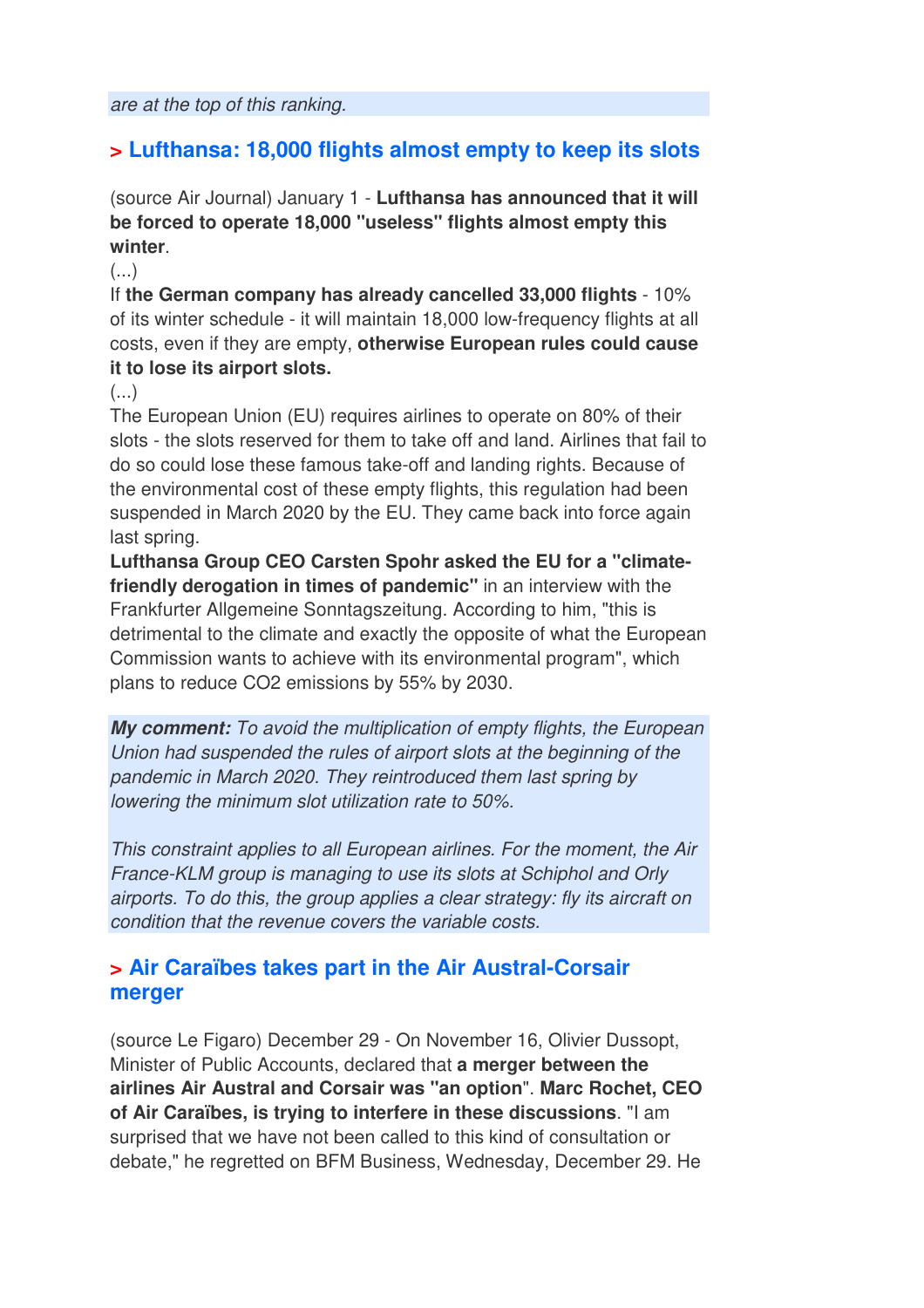does not "necessarily seek to take control of Air Austral", he said, but "to say that it must be married to such and such a company, Corsair in this case, it seems to us to be prejudice.

**The three airlines serve the French overseas departments and territories**, with a specialty on the Indian Ocean and Reunion for Air Austral and the Caribbean for Air Caraïbes and Corsair. They are struggling to emerge from the crisis linked to Covid-19. **Air Austral,**  which **lost 76 million euros in the fiscal year ending March 2021**, is reportedly at Ciri, the organization that manages companies on the verge of bankruptcy. And the latter seems to favor a marriage with **Corsair,** which is **not making more money, but has benefited from a recapitalization**, with the entry of investors from the West Indies, and a state-guaranteed loan (PGE).

**Air Caraïbes should lose the same amount this year as in 2020, i.e. 56 million euros**. But the Dubreuil family, majority shareholder, has just put money back into the company. This will allow the company to participate in the reorganization of the sector.

"Let's put things on the table, let's work in a rational way, let's compare our performances, our costs, our constraints and maybe there are solutions to find, especially in terms of commercial cooperation, that's why we are open to it", explains Marc Rochet. For him, "there will be a concentration at the end of this sequence: inevitably, companies will be forced to come together." And he intends to participate.

**My comment:** Air Austral is in great difficulty. The financial situation of the Reunionese company was precarious even before the health crisis.

Since the beginning of the crisis, it has not launched a restructuring process. In order to avoid bankruptcy, the public shareholders were obliged last August to reconstitute a positive cash flow.

A merger with another French airline seems unavoidable, to the great displeasure of the elected representatives of Reunion Island: the Regional Council of Reunion Island owns 73.5% of the company SEMATRA which controls Air Austral.

#### **> Boeing 737 MAX: Ethiopian Airlines to return to service in February 2022**

(source Air & Cosmos) December 28 - **Ethiopian Airlines is planning the return of its Boeing 737 MAX aircraft to commercial service in February 2022**. A decision taken after a complete review of the medium-haul aircraft with the various personnel involved and careful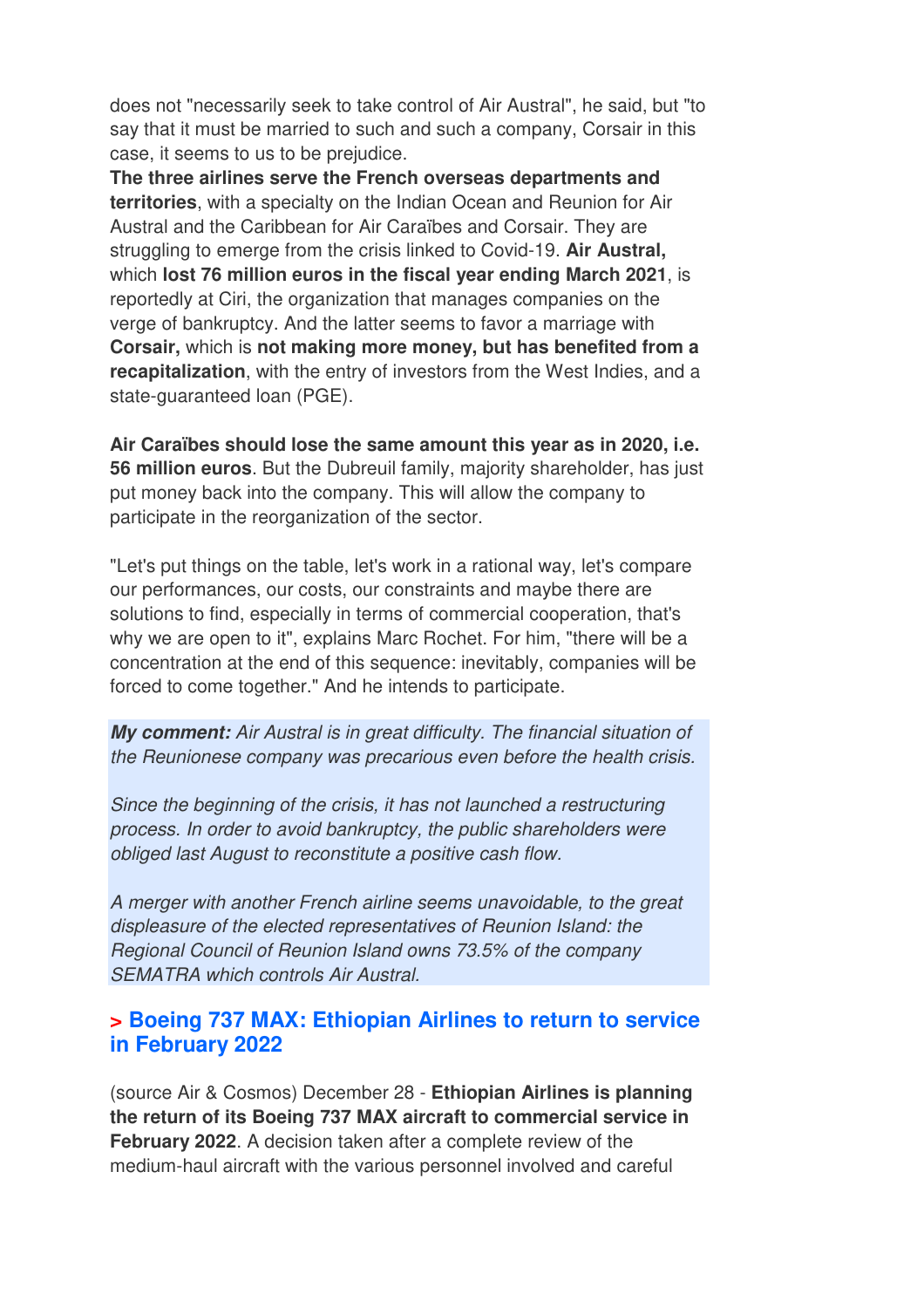training sequences with its pilots. "We have taken sufficient time to monitor the design modification work and the more than 20 months of rigorous rectification process... our pilots, engineers, aircraft technicians, cabin crew are confident about the safety of the fleet," said the airline's CEO.

**This announcement and decision have a heavy symbolic charge**. **Ethiopian Airlines lost one of its Boeing 737 MAX in March 2019**, minutes after takeoff from Addis Ababa airport. **The disaster claimed 157 lives and came shortly after the Lion Air disaster** with a similar chain of causes.

(...)

These two accidents of brand new planes in an interval of only a few months will lead to the immobilization of Boeing 737 MAX everywhere in the world from April 2019. The aircraft will regain its flight authority, first in the U.S. in November 2020, upon completion of a series of corrective actions required by civil aviation authorities. Only China has not yet given its final formal go-ahead, even though the process of returning the aircraft to Chinese skies has begun.

**My comment:** Three years after the crash of one of its B737 Max, Ethiopian Airlines is preparing to fly a plane of the same type again.

In the meantime, Boeing has faced the worst crisis in its history. The American manufacturer had to make numerous modifications to the B737 Max in service. Then it had to demonstrate to all the certification bodies in the world that its aircraft no longer presented any risk of failure.

Now, almost all airlines with B737 Max aircraft have put them back into service, without passengers turning their backs on them.

## **End of the press review**

#### **> Advice for employees and former employees who are shareholders**

You will find on my navigaction site the modalities of access to the managers' sites.

To avoid forgetting to change your contact information each time you change your postal address, **I advise you to enter a personal e-mail address**. It will be used for all correspondence with the management organizations.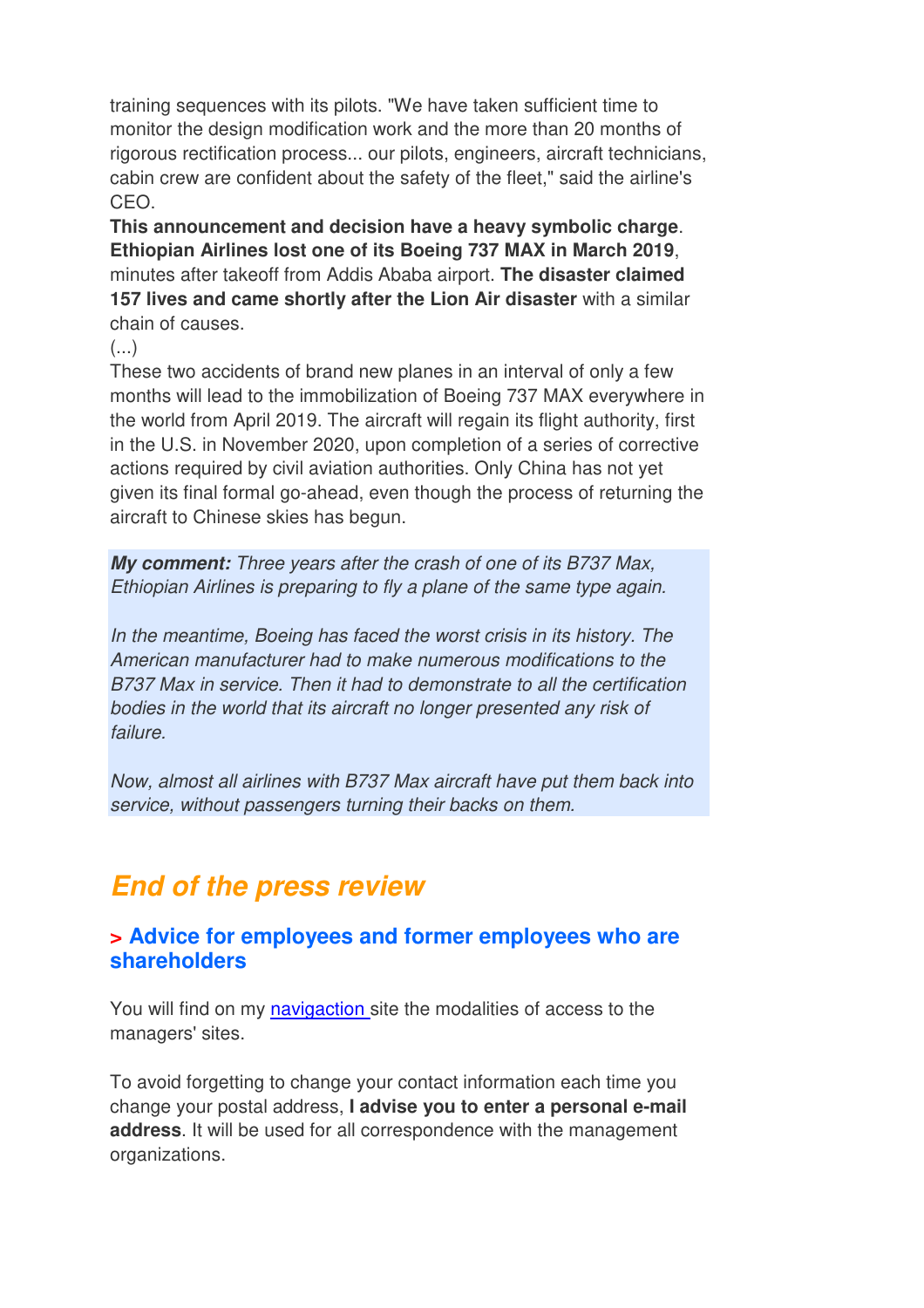Keep all the documents related to your Air France-KLM shares in one place: all the letters you receive from the different managers, Natixis, Société Générale, your personal financial institution if you bought your shares through it.

#### **> My comments on the Air France-KLM share price trend**

**Air France-KLM shares** closed at **4.060 euros** on Monday 3 January. **For the second week in a row, it is up strongly, by +3.20%.** 

Before the coronavirus epidemic, Air France-KLM shares were at 9.93 euros.

**The average (consensus) analysts' price for AF-KLM shares is 3.29 euros**. The highest price target is 5.5 euros, the lowest 1 euro. You can find the details of the analysts' consensus on my blog. I do not take into account the opinions of analysts prior to the beginning of the health crisis.

**Brent crude oil** (North Sea) is **down slightly this week by \$1 to \$78**.

At the end of October 2020, it was at a low of \$37.

**At \$86 on October 25, Brent had reached a level not seen since 2014**, supported by supply disruptions and underlying demand.

**This information is not intended to be a solicitation to sell or a solicitation to buy Air France-KLM shares.**

You can react to this press review or send me any information or thoughts that will help me better carry out my duties as a director of the Air France-KLM group.

#### **You can ask me, by return, any question relating to the Air France-KLM group or to employee share ownership...**

See you soon.

To find the last press reviews of Monday, it is here

#### **If you like this press review, please pass it on.**

New readers will be able to receive it by giving me the email address of their choice.